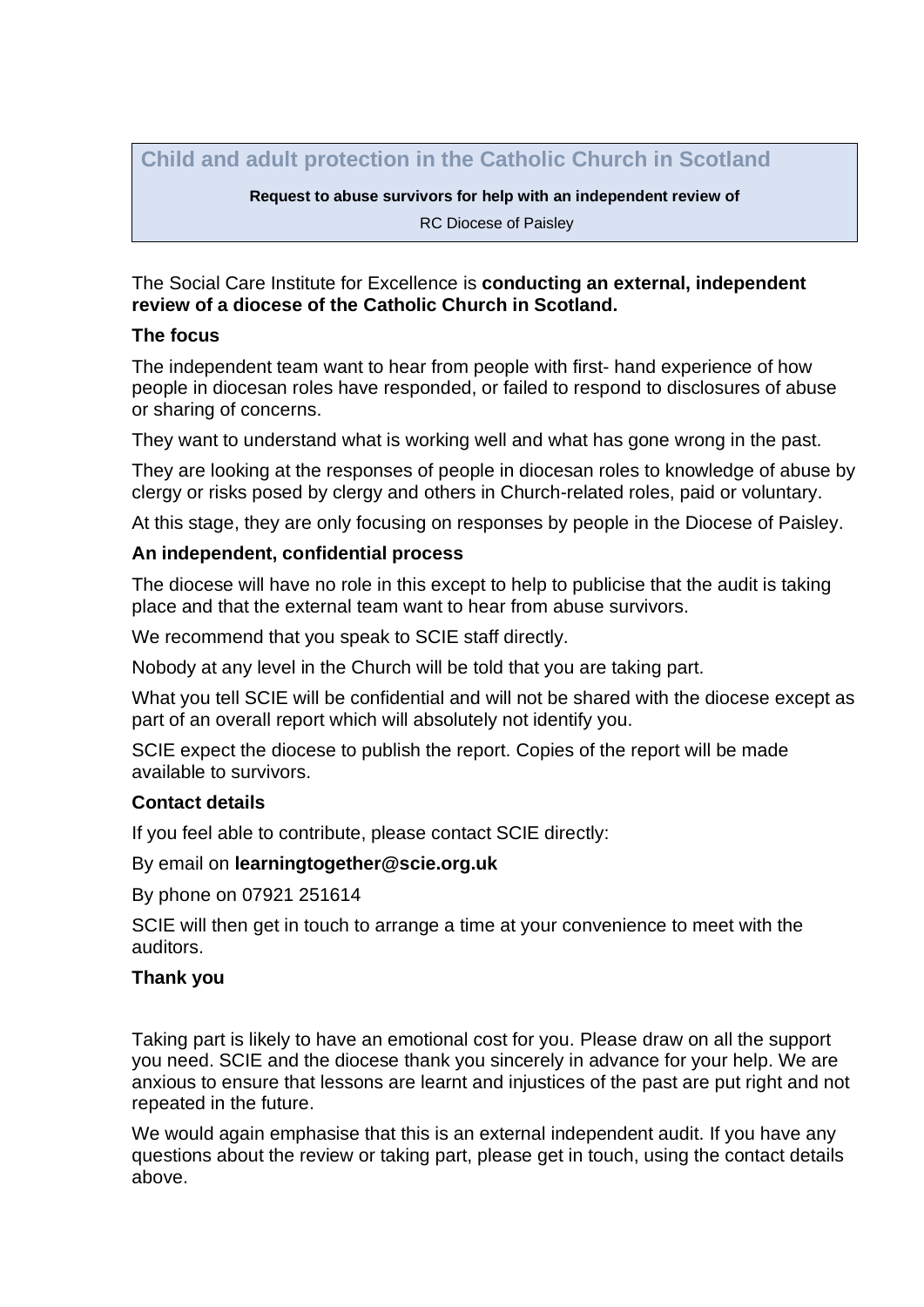

Letter to individuals

Child and adult protection in the Catholic Church in Scotland

# **Request to abuse survivors for help with an independent review of**

RC Diocese of Paisley

Dear colleagues,

I am from the Social Care Institute for Excellence (SCIE). We are conducting an external, independent review of a diocese of the Catholic Church in Scotland. We are looking at the responses of people in diocesan roles to knowledge of abuse by clergy or risks posed by clergy and others in Church-related roles, paid or voluntary. We want to understand what is working well and where there are problems.

We want to hear from people with first- hand experience of how people in diocesan roles have responded to disclosures of abuse or sharing of concerns.

The diocese has no role in this except to help to publicise that the audit is taking part and that the external team want to hear from abuse survivors.

You can speak to SCIE staff directly.

Nobody at any level in the Church will be told who that you are taking part.

What you tell SCIE will be confidential and will not be shared with the diocese except as part of an overall report which will absolutely not identify you.

If you feel able to contribute, please contact SCIE directly on **[learningtogether@scie.org.uk](mailto:learningtogether@scie.org.uk)**

We will then get in touch to arrange a time at your convenience to meet with the auditors.

Taking part is likely to have an emotional cost for you. We thank you sincerely in advance.

Dr Sheila Fish

SCIE Head of Audit & Review.

#### **Self-care**

Please think about self-care now, during and after the process of contributing and what support you might need from family, friends and professionals.

Support is available from numerous survivors' organisations and specialist charities. The Survivors Trust is the largest umbrella agency for specialist rape and sexual abuse